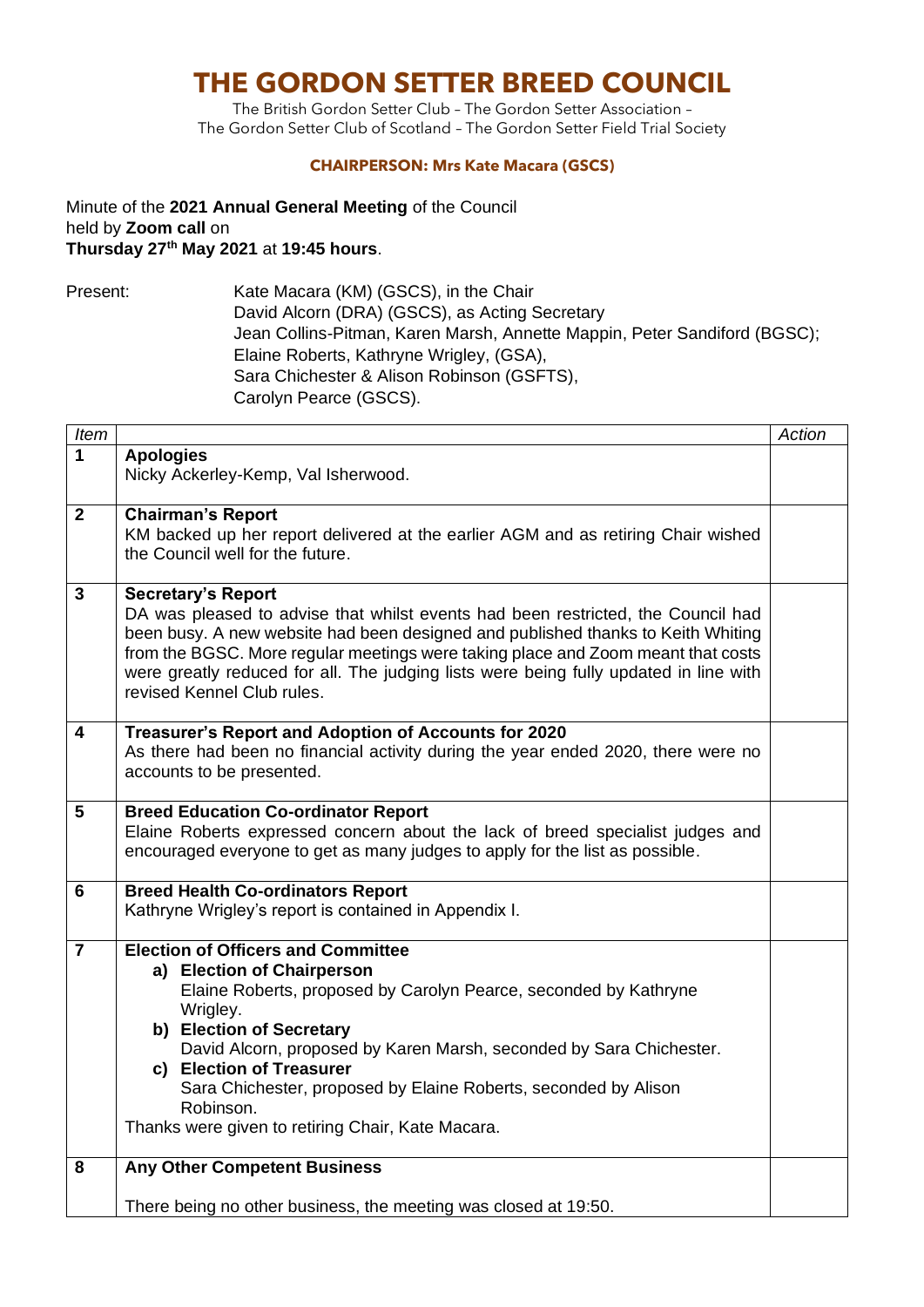# Gordon Setter Breed Health Summary 2020 [AGMs]

## Registrations

2020 Registration 32 litters 268 puppies. Although 'pandemic year',this figure is consistent with previous years.

| 2016 | 2017<br>ZUI,    | 2018                              | 2010<br>2013 | ากาก<br>ZUZU |
|------|-----------------|-----------------------------------|--------------|--------------|
| 263  | 200<br>-<br>ررے | $\overline{\phantom{a}}$<br>- 1 - | 243          | 268          |

# COI

Breed average as per KC is currently 8.8%. 48% of litters born in 2020 are below this.

# Clinical Eye Tests

22 tests were recorded and all 'unaffected' for PRA. Less tests than usual but Covid has had a severe impact on BVA eye testing scheme. Breed clubs are aware of the difficulties with a reduced number of eye panellists available and long waiting lists. For this reason Breed Clubs are not expecting breeders to be able to adhere to the COE guidance that a clinical eye test should be done within a year prior to the mating while this situation remains.

#### PRA rcd4 DNA test

For dogs born in 2020 there were  $3$  tested  $-2$  clear, 1 carrier.

134 puppies were born with hereditary clear status.

# Estimated Breeding Values [EBVS] Hips

| Mating               | % of litters |
|----------------------|--------------|
| Green sire/green dam | 38.7%        |
| Red sire/red dam     | 9.67%        |
| Green sire/red dam   | 25.8%        |
| Red sire/green dam   | 25.8%        |

#### Health Report Forms

Only two received . Both female and both with heart issues

- 1 -Heart murmur,atrial fibrillation,chronic Mitral Valve Disease
- 2- Heart murmur,irregular heart rhythm.

Going forward looking to have an online health reporting facility .